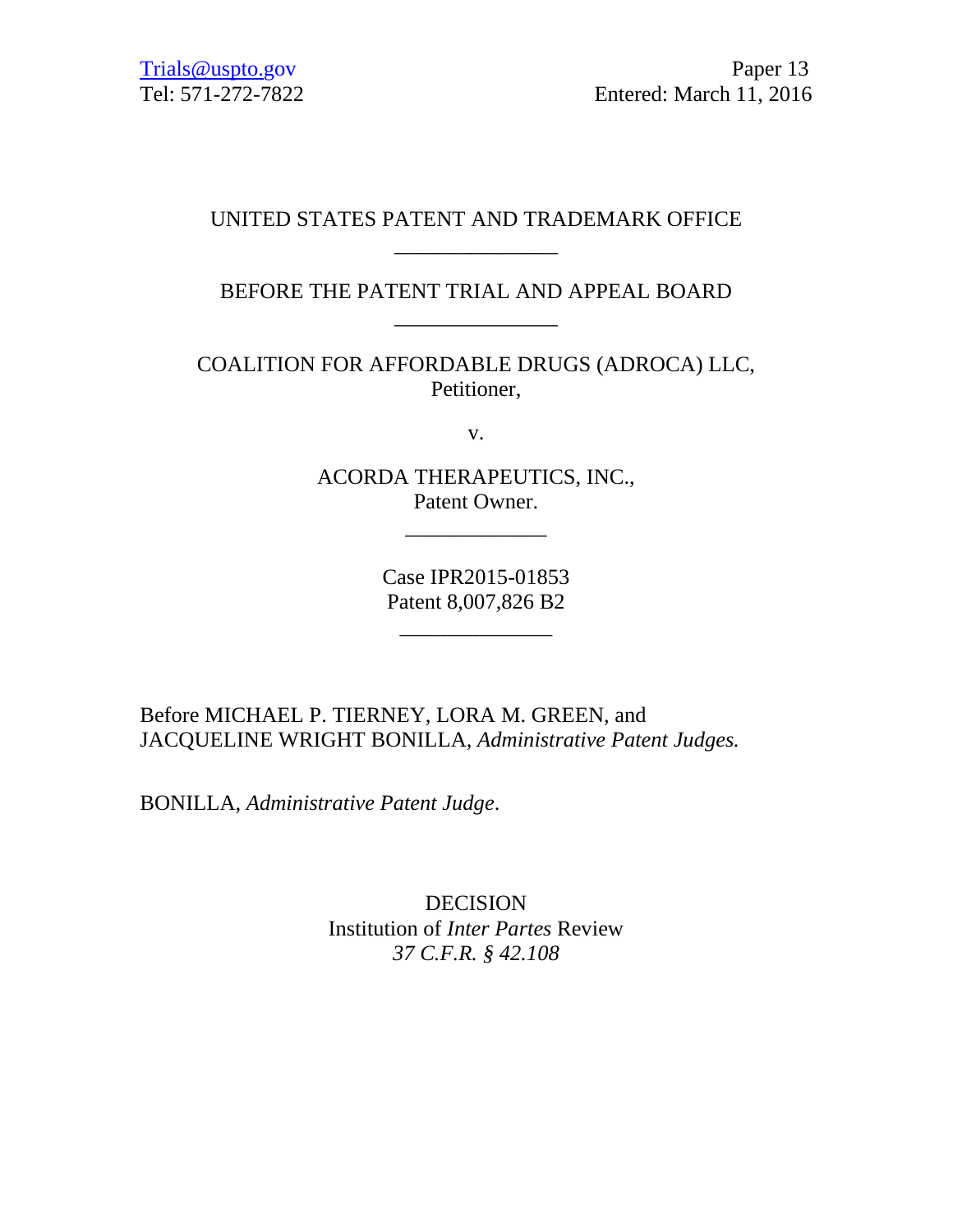### I. INTRODUCTION

Coalition for Affordable Drugs (ADROCA) LLC ("Petitioner") filed a Petition requesting an *inter partes* review of claims 1–3, 5–8, and 10–41 of U.S. Patent No. 8,007,826 B2 (Ex. 1001, "the '826 patent"). Paper 2 ("Petition" or "Pet."). Acorda Therapeutics, Inc. ("Patent Owner") filed a Preliminary Response to the Petition. Paper 8 ("Prelim. Resp."). Under 35 U.S.C. § 314, we may not institute an *inter partes* review "unless . . . there is a reasonable likelihood that the petitioner would prevail with respect to at least 1 of the claims challenged in the petition."

Upon consideration of information presented in the Petition and the Preliminary Response, we determine that Petitioner has established a reasonable likelihood that it would prevail in showing the unpatentability of claims 1–3, 5–8, and 10–41 of the '826 patent. We institute *inter partes* review of those claims.

#### *A. Related Proceedings*

The parties identify a number of judicial matters involving the '826 patent, including, among others, *Acorda Therapeutics, Inc. v. Mylan Pharms. Inc.*, No. 1:14-cv-00935 (D. Del); *Acorda Therapeutics, Inc. v. Mylan*, No. 1:14-cv-00139 (N.D.W.Va.); *Acorda Therapeutics, Inc. v. Accord and Intas*, No. 1:14-cv-00932 (D. Del.); and *Acorda Therapeutics Inc. v. Mylan Pharm. Inc.*, Case 15-124 (Fed. Cir.). Pet. 2–3; Paper 5, 2–5.

The parties also identify Case No. IPR2015-00817, previously denying *inter partes* review of the same challenged claims in the '826 patent, as well as Case No. IPR2015-00720, previously denying *inter partes* review of challenged claims in a related child patent, U.S. Patent No. 8,663,685, ("the '685 patent"). Petitioner also filed three other Petitions for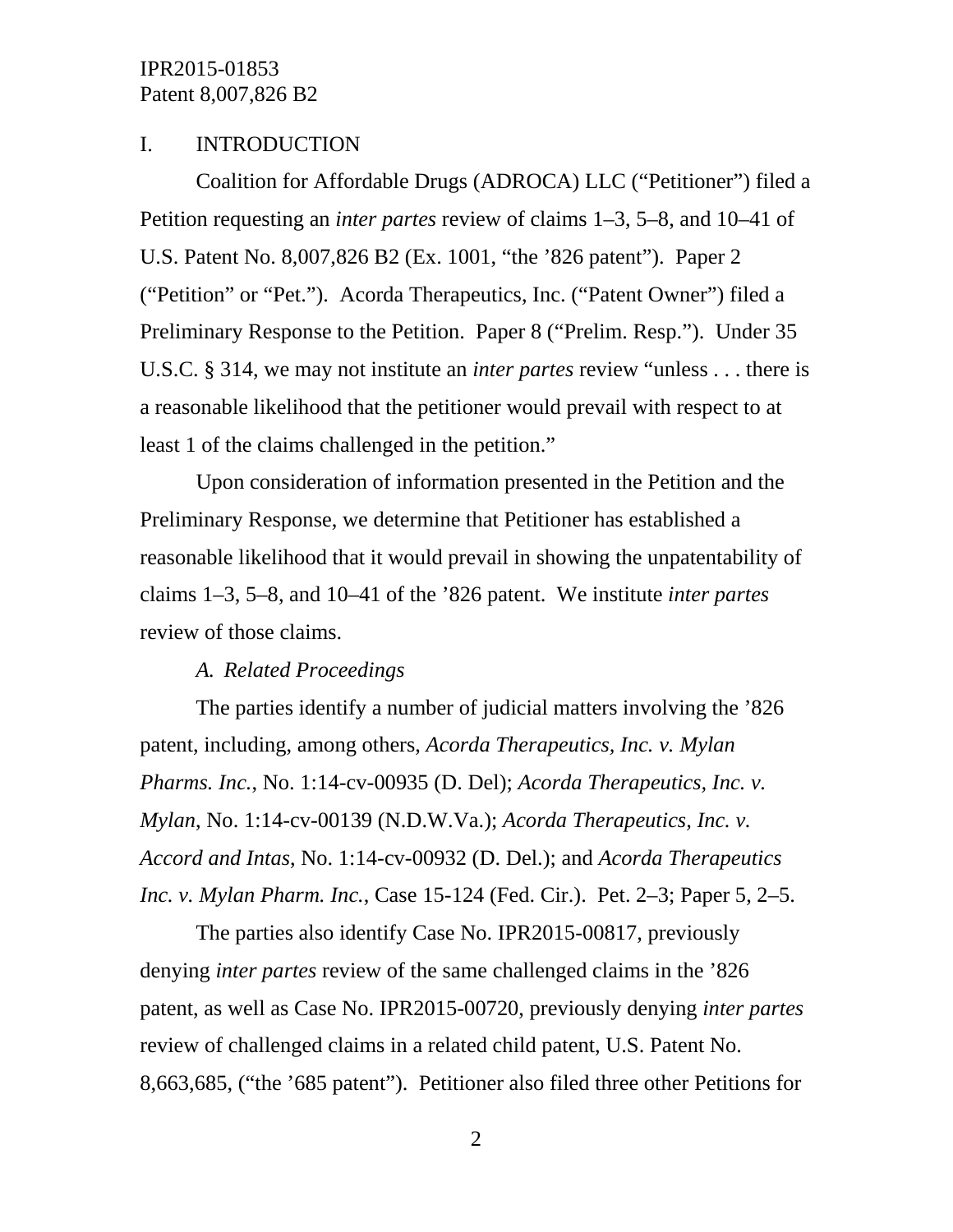*inter partes* review, one involving the '685 patent (Case No. IPR2015- 01857), and two involving patents directed to similar subject matter, i.e., U.S. Patent No. 8,440,703 (Case No. IPR2015-01850) and its parent U.S. Patent No. 8,354,437 (Case No. IPR2015-01858). *Id*.

*B. Proposed Ground of Unpatentability*

Petitioner advances one ground of unpatentability under 35 U.S.C. § 103(a) in relation to the challenged claims in the '826 patent (Pet. 21, 33– 57):

| <b>References</b>                                                        | <b>Statutory</b><br><b>Basis</b> | <b>Challenged Claims</b> |
|--------------------------------------------------------------------------|----------------------------------|--------------------------|
| S-1 (Ex. 1003) <sup>1</sup> and Hayes (Ex. 1005) <sup>2</sup>   § 103(a) |                                  | $1-3$ , 5-8, and 10-41   |

In addition, Petitioner supports its challenges with Declarations by Scott Bennett ("Bennett Declaration") (Ex. 1016), Samuel J. Pleasure, M.D., Ph.D. ("Pleasure Decl.") (Ex. 1023), and James Polli, Ph.D. ("Polli Decl.") (Ex. 1049). Pet. ix–xi.

*C. The '826 Patent*

The '826 patent relates to methods of using a sustained release oral dosage form of an aminopyridine composition to treat a neurological disorder, such as multiple sclerosis ("MS"), by maximizing the therapeutic effect, while minimizing adverse side effects. Ex. 1001, 1:16–25.

<span id="page-2-0"></span> $\frac{1}{1}$  *Form S-1 Registration Statement Under the Securities Act of 1933*, Acorda Therapeutics, Inc. (filed Sept. 26, 2003) ("S-1") (Ex. 1003).

<span id="page-2-1"></span><sup>2</sup> Hayes et al., *Pharmacokinetic Studies of Single and Multiple Oral Doses of Fampridine-SR (Sustained-Release 4- Aminopyridine) in Patients With Chronic Spinal Cord Injury*, 26(4) CLINICAL NEUROPHARMACOLOGY 185–92 (2003) ("Hayes") (Ex. 1005).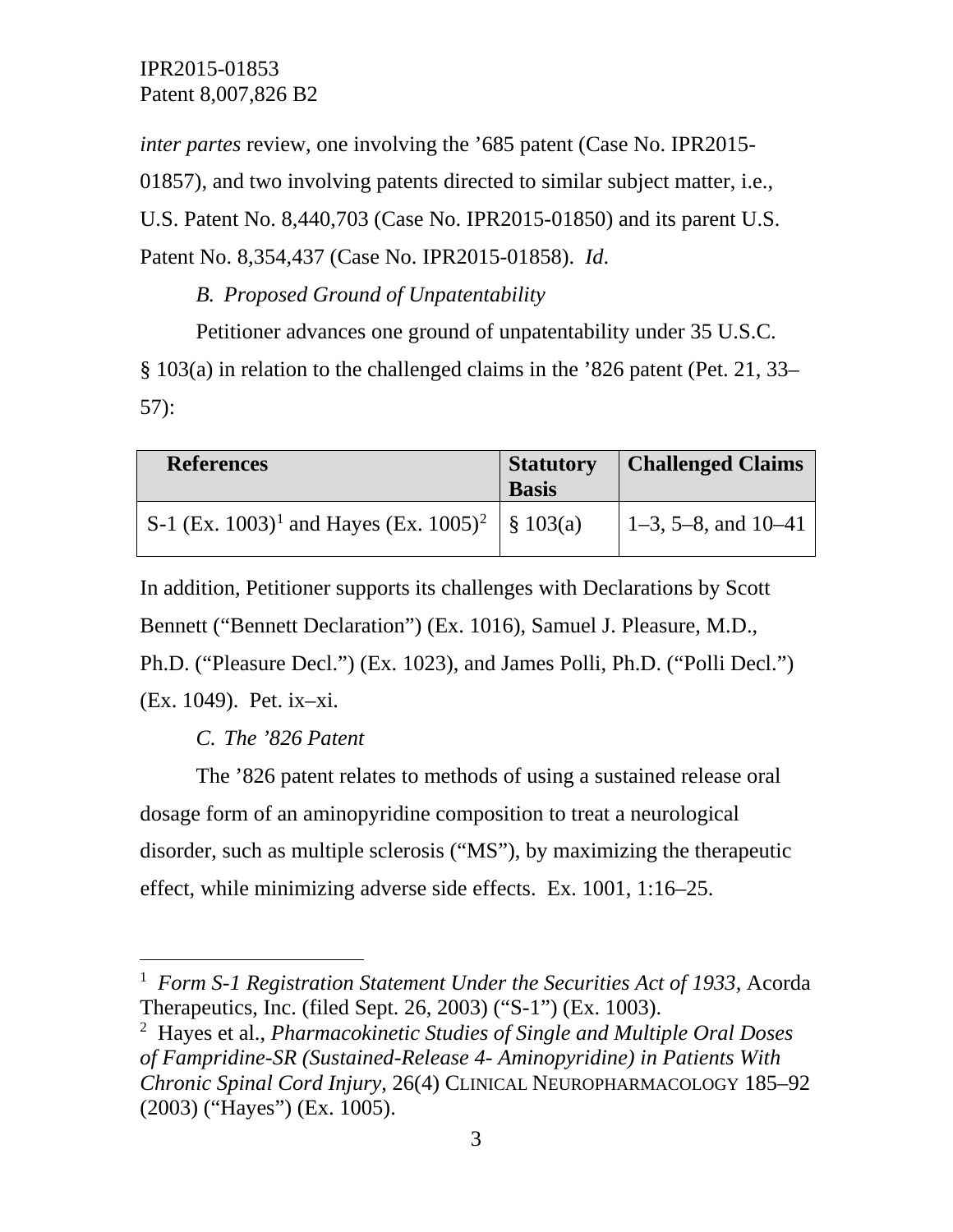Examples 4 and 5 in the '685 patent present pharmacokinetic parameters of fampridine (4-aminopyridine) compositions administered to patients with MS. *Id*. at 19:56–22:32. In Example 8, the '826 patent describes a clinical trial "to evaluate safety, tolerability and activity of oral fampridine-SR [sustained release] in subjects with Multiple Sclerosis." *Id*. at 25:52–56. As stated in Example 8, "the Timed 25 Foot Walk is widelyused to assess MS patients' functional status." *Id*. at 26:37–40. The trial "showed a strong positive trend across all three dose groups compared to placebo in its primary endpoint, improvement in walking speed, as measured by a timed 25-foot walk as shown in FIG. 3." *Id*. at 26:29–32. In addition, the trial "showed a statistically significant improvement across dose groups in its secondary endpoint, the Lower Extremity Manual Muscle Test (LEMMT), as shown in FIG. 4." *Id*. at 26:32–35. The '826 patent further states that this study "confirms the safety profile of 4-aminopyridine and preferable dosing of 10 to 15 milligrams twice daily." *Id*. at 26:46–48.

#### *D. Illustrative Claims*

Claims 1, 6, 11, 17, 31, 36, and 37 are independent claims in the '826 patent. Claims 1 and 31, reproduced below, are representative.

1. A method for maintaining a therapeutically effective concentration of 4-aminopyridine in order to improve walking in a human with multiple sclerosis in need thereof, said method comprising:

- orally administering to the human a sustained release composition of 10 milligrams of 4-aminopyridine twice daily for a day; and thereafter,
- maintaining administration of 4-aminopyridine by orally administering to said human a sustained release composition of 10 milligrams of 4-aminopyridine twice daily for a time period of at least two weeks, whereby an in vivo 4-aminopyridine C*maxSS*:C*minSS*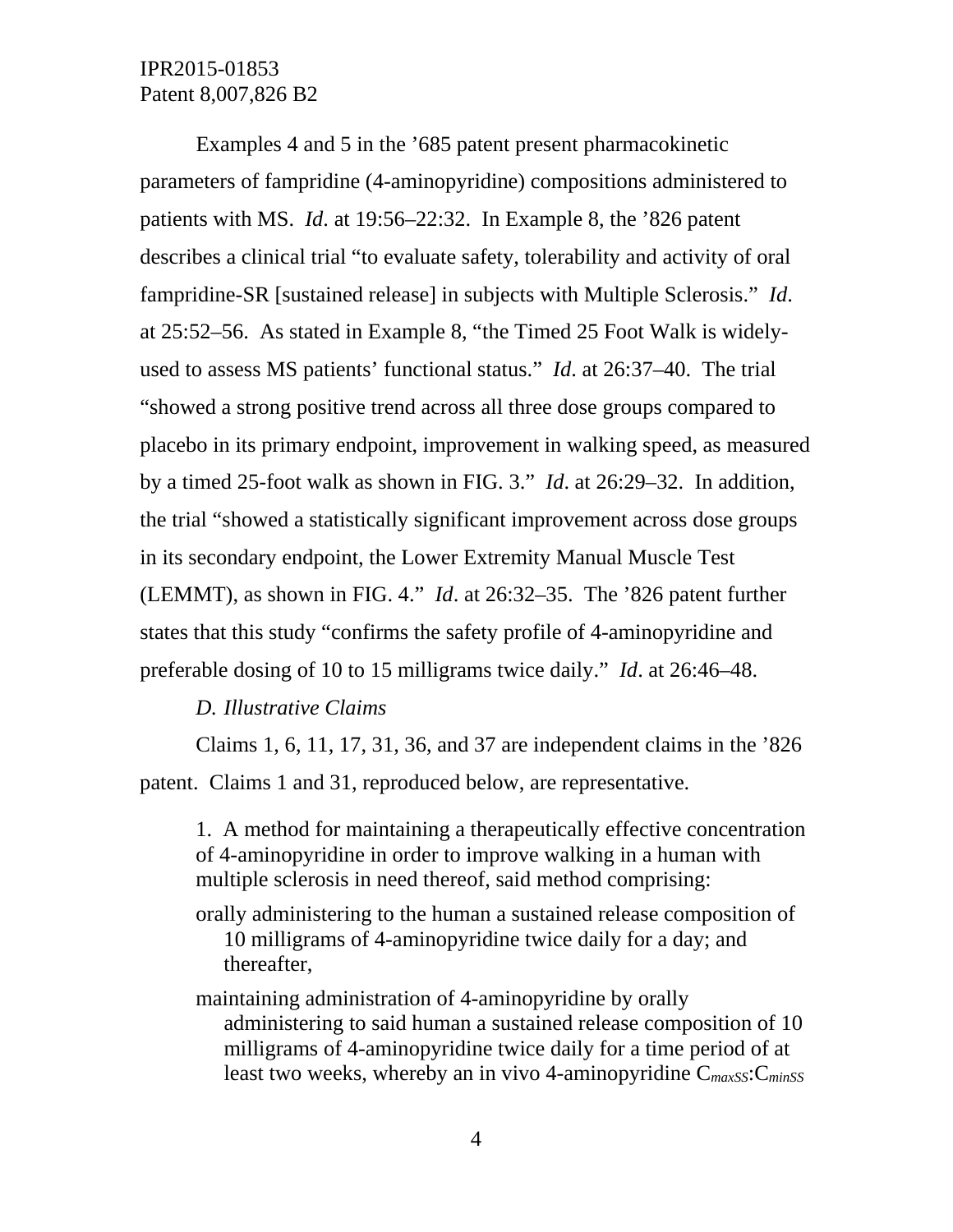ratio of 1.0 to 3.5 and a C*avSS* of 15 ng/ml to 35 ng/ml are obtained in the human.

31. A method of increasing walking speed in a human multiple sclerosis patient in need thereof comprising orally administering to said patient a sustained release composition of 10 milligrams of 4 aminopyridine twice daily for a time period of greater than two weeks, wherein said sustained release composition provides a mean T*max* in a range of about 1 to about 6 hours after administration of the sustained release composition to the patient.

Ex. 1001, 27:17–30, 29:16–23.

#### II. ANALYSIS

#### *A. Claim Construction*

Neither party provides construction of terms in the challenged claims, except that Petitioner contends that the phrase "to improve walking" means "to quantifiably make better a patient's ability to walk." Pet. 21; Prelim. Resp. 24 n.5. We determine that express claim construction of terms is not necessary to our analysis on whether to institute. *Wellman, Inc. v. Eastman Chem. Co.*, 642 F.3d 1355, 1361 (Fed. Cir. 2011) (stating that "claim terms need only be construed 'to the extent necessary to resolve the controversy'") (quoting *Vivid Techs., Inc. v. Am. Sci. & Eng'g, Inc.*, 200 F.3d 795, 803 (Fed. Cir. 1999)).

# *B. The S-1 (Ex. 1003) as "Printed Publication" Prior Art under 35 U.S.C. §102*

35 U.S.C. § 311(b) states that a "petitioner in an *inter partes* review may request to cancel . . . claims of a patent only on a ground that could be raised under section 102 or 103 and only on the basis of prior art consisting of patents or printed publications." Before considering Petitioner's obviousness ground, we must address whether a cited reference, the S-1, is prior art under 35 U.S.C. § 102—a legal question based on underlying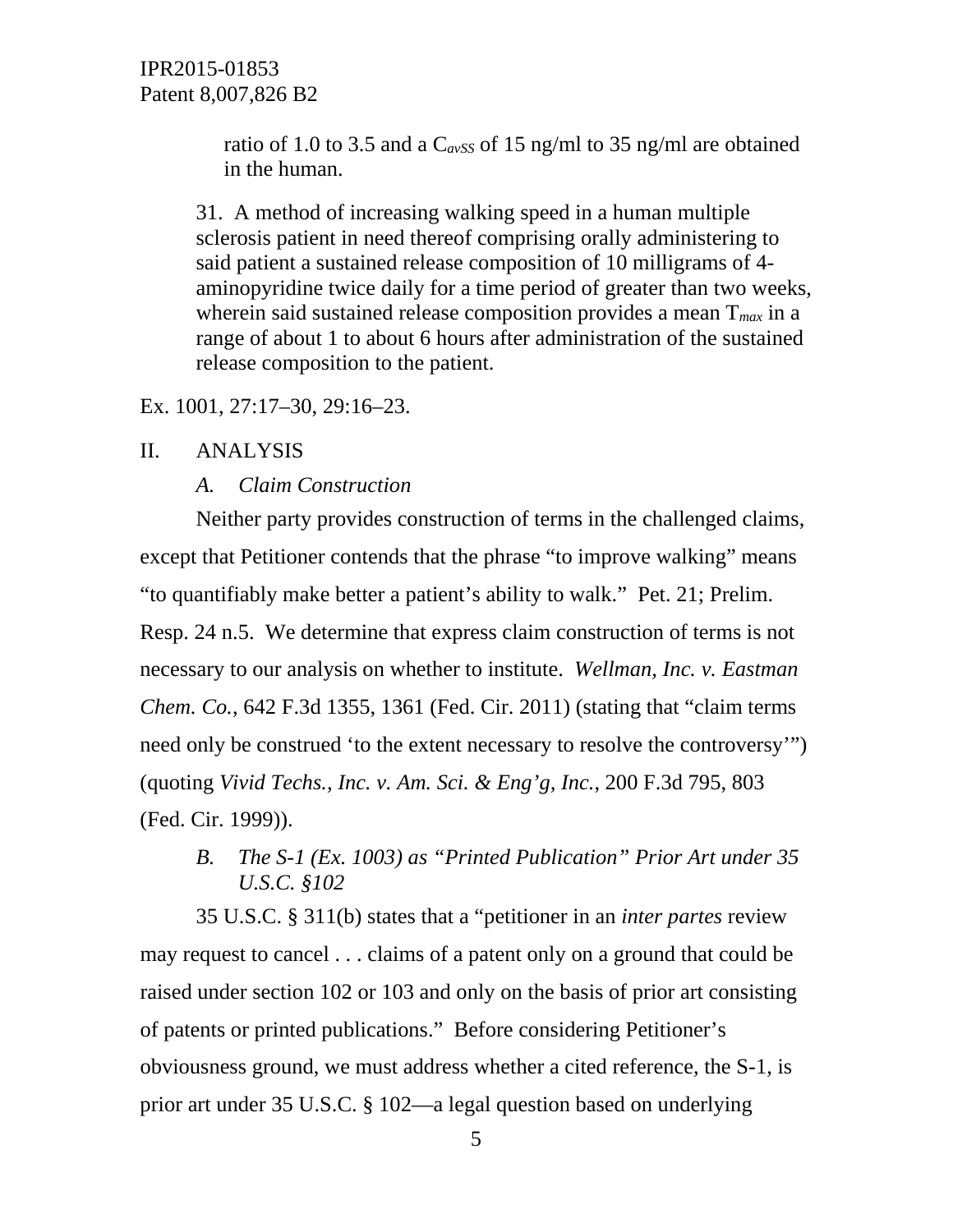factual determinations. *Panduit Corp. v. Dennison Mfg. Co.*, 810 F.2d 1561, 1568 (Fed. Cir. 1987); *Kyocera Wireless Corp. v. Int'l Trade Comm'n*, 545 F.3d 1340, 1350 (Fed. Cir. 2008).

The Federal Circuit has held that "public accessibility" is the touchstone in determining whether a reference is a "printed publication" under § 102. *In re Hall*, 781 F.2d 897, 898–99 (Fed. Cir. 1986). "A reference is publicly accessible 'upon a satisfactory showing that such document has been disseminated or otherwise made available to the extent that persons interested and ordinarily skilled in the subject matter or art exercising reasonable diligence, can locate it . . . ."' *Kyocera*, 545 F.3d at 1350 (quoting *SRI Int'l, Inc. v. Internet Sec. Sys. Inc.*, 511 F.3d 1186, 1194 (Fed. Cir. 2008)); *In re Lister*, 583 F.3d 1307, 1315 (Fed. Cir. 2009).

A party seeking to introduce a reference "should produce sufficient proof of its dissemination or that it has otherwise been available and accessible to persons concerned with the art to which the document relates and thus most likely to avail themselves of its contents." *In re Wyer*, 655 F.2d 221, 227 (CCPA 1981) (quoting *Philips Elec. & Pharm. Indus. Corp. v. Thermal & Elecs. Indus., Inc.*, 450 F.2d 1164, 1171 (3d Cir. 1971)). As explained by the Federal Circuit, a "determination of whether a reference is a 'printed publication' under 35 U.S.C. § 102(b) involves a case-by-case inquiry into the facts and circumstances surrounding the reference's disclosure to members of the public." *In re Klopfenstein*, 380 F.3d 1345, 1350 (Fed. Cir. 2004).

Petitioner asserts that the S-1 constitutes prior art under 35 U.S.C. § 102(b) because it was published at least as early as September 30, 2003, i.e., more than one year before the earliest effective filing date of the '826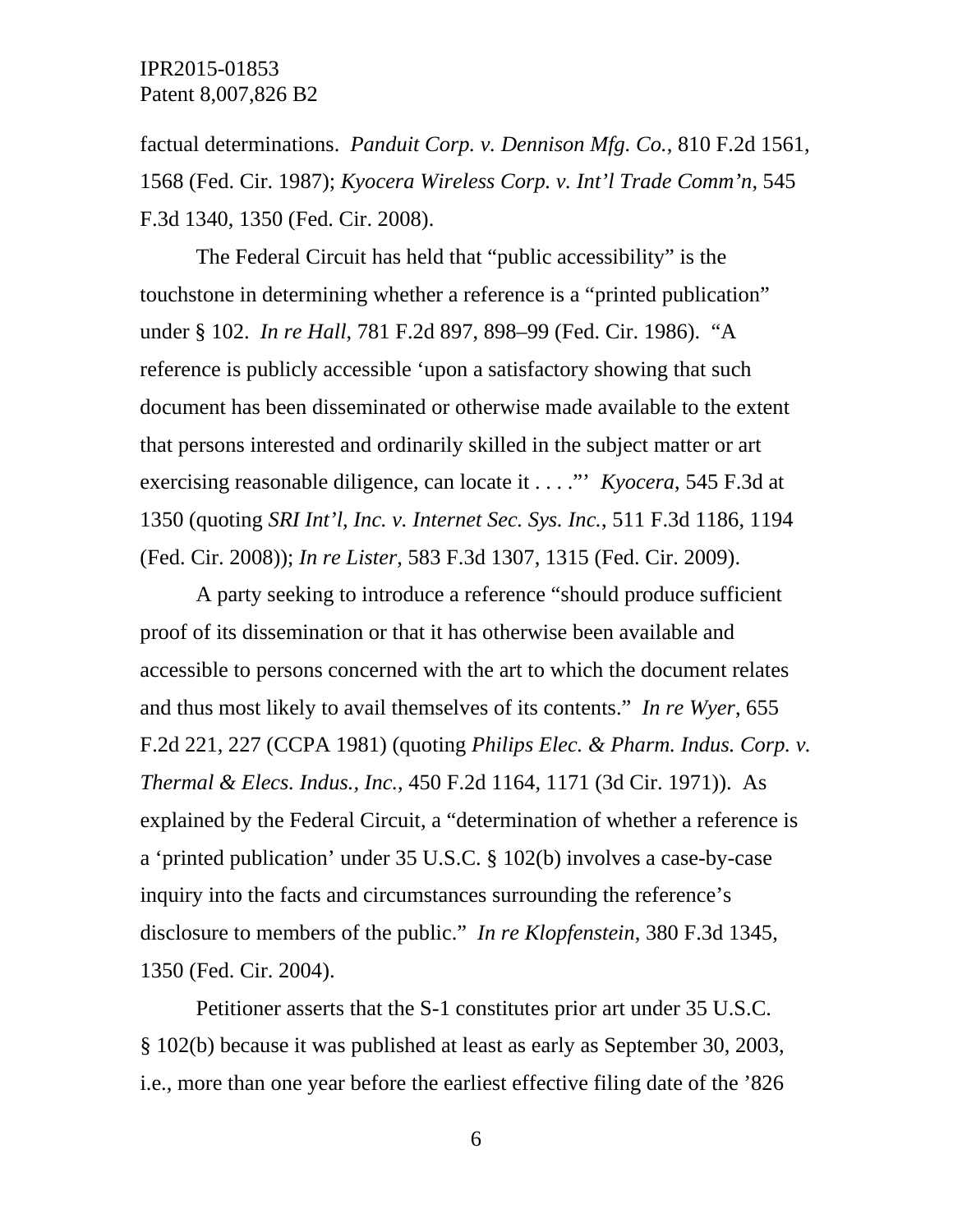patent. Pet. 23–28. Petitioner argues that the effective filing date of the '826 patent is December 13, 2004, the filing date of the non-provisional application that matured into the patent, not the filing date of related provisional applications filed on December 11, 2003, or April 9, 2004. *Id*. at 11–19. Even assuming the effective filing date for the '826 patent is December 11, 2003, or April 9, 2004, however, Petitioner asserts that the S-1 constitutes prior art in relation to the challenged claims under 35 U.S.C. § 102(a). *Id*. at 23–24; *see also* Prelim. Resp. 10 n.2 (stating that Patent Owner does not address arguments regarding an effective filing date in its Preliminary Response, but reserves the right to do so during trial).

Regarding the S-1, Petitioner asserts that as early as 2000, a person of ordinary skill in the art ("POSA") would have known that Patent Owner was investigating fampridine (4-aminopyridine or "4-AP") "for the potential treatment of spinal cord injuries and multiple sclerosis." *Id*. at 24 (quoting Ex.  $1017$ ,  $1$ ).<sup>[3](#page-6-0)</sup> Petitioner also contends that news publications dated before the September 2003 filing date of the S-1 indicated to the public that Patent Owner had engaged in clinical trials for the treatment of MS using Fampridine-SR (sustained release). *Id*. at 24–25 (citing Ex. 1018, 1; Ex. 1019, 1). For example, Petitioner points to a "BioSpace" publication dated May 9, 2003, stating that Patent Owner's "lead product, Fampridine-SR, is in Phase 3 clinical trials for chronic SCI and Phase 2 for MS," and stating that Patent Owner is "conducting a 152 patient, late Phase 2 clinical study in

<span id="page-6-0"></span> $\frac{1}{3}$  $3$  Abstract, 1(3) CURR. OPIN. INVESTIG. DRUGS  $375-79$  (Nov. 2000) (obtained from PubMed at [http://www.ncbi.nlm.nih.gov/pubmed/11249722\)](http://www.ncbi.nlm.nih.gov/pubmed/11249722) (Ex. 1017).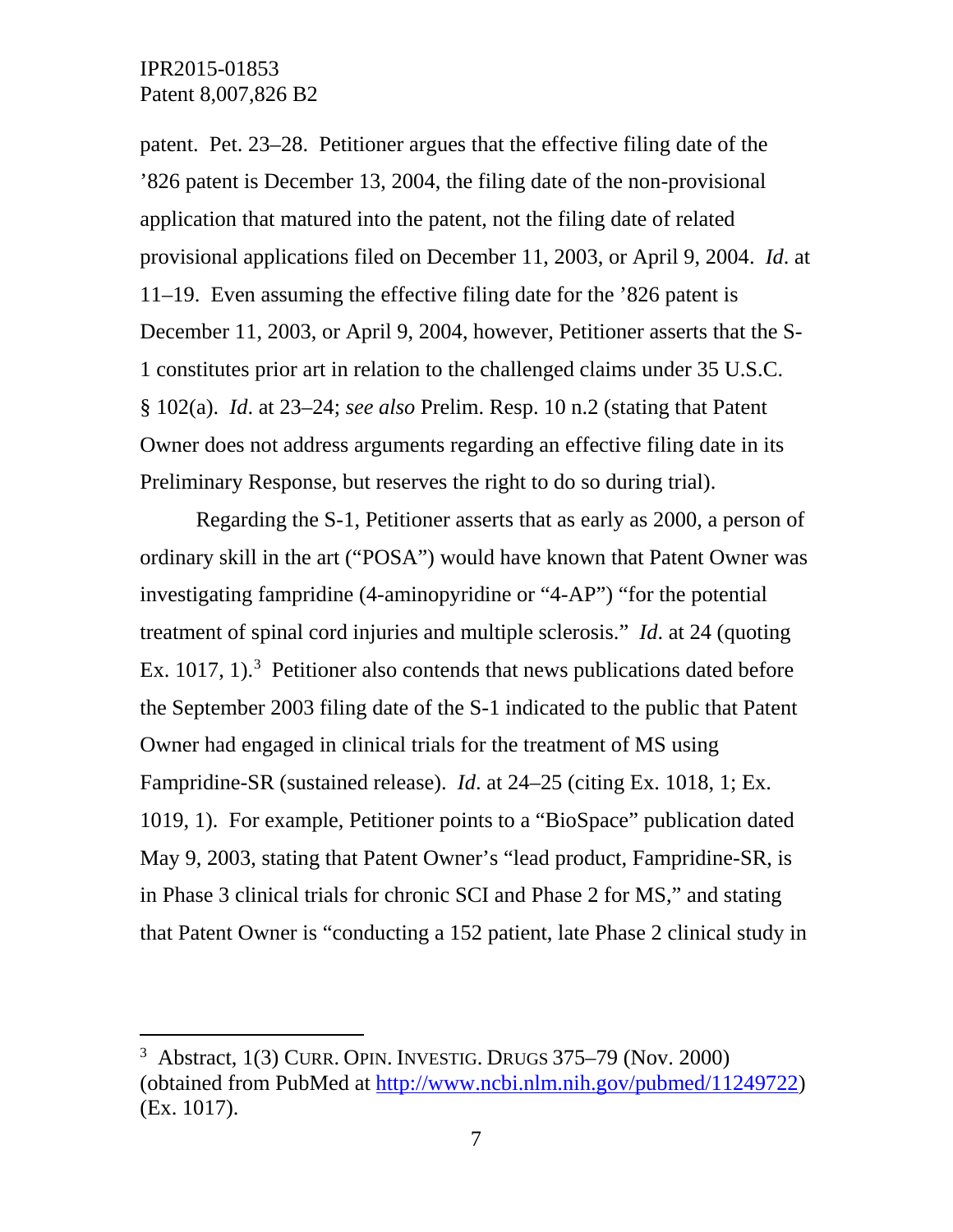MS to evaluate Fampridine SR's efficacy in walking speed and muscle strength." *Id*. at 24; Ex. 1019, 1.

Petitioner contends that based on such publications, an ordinary artisan would have been motivated to look for information and documents, including U.S. Securities and Exchange Commission ("SEC") filings, such as the S-1 pertaining to an initial public offer of stock, discussing Patent Owner's activities, such as clinical trials studying the effect of Fampridine SR in MS patients. Pet. 24–25 (citing Ex. 1023 ¶¶ 59–60). Petitioner also contends that the S-1 was publicly available online in the SEC's Electronic Data Gathering, Analysis, and Retrieval ("EDGAR") system by at least September 30, 2003. *Id*. at 25–26.

In support, Petitioner relies on a Declaration by Mr. Bennett, an academic librarian, who states that, by law, U.S. companies making an initial public offering of stock must file certain forms, including an S-1 form, with the SEC, and since 1996, those filings have been available to the public in the SEC's EDGAR system. *Id*. at 25–26; Ex. 1016 ¶¶ 2, 11, 12. Mr. Bennett refers to Attachment 3 to his Declaration as presenting "EDGAR Filing Details" for the S-1, and showing that "the SEC filed [Patent Owner's S-1] document and its exhibits on EDGAR on 29 September 2003." Ex. 1016 | 15 (referring to Ex. 1032 ("Attachment 3")). Petitioner also refers to an "SEC News Digest" (or "SEC Digest") dated September 30, 2003, which includes a listing of "Security Act Registrations." Pet. 26; Ex. 1004, 9. According to Petitioner, that "SEC Registration Statement [] provided instructions to the public for obtaining a printed copy of the *S-1* publication via mail, further establishes its public availability." Pet. 26.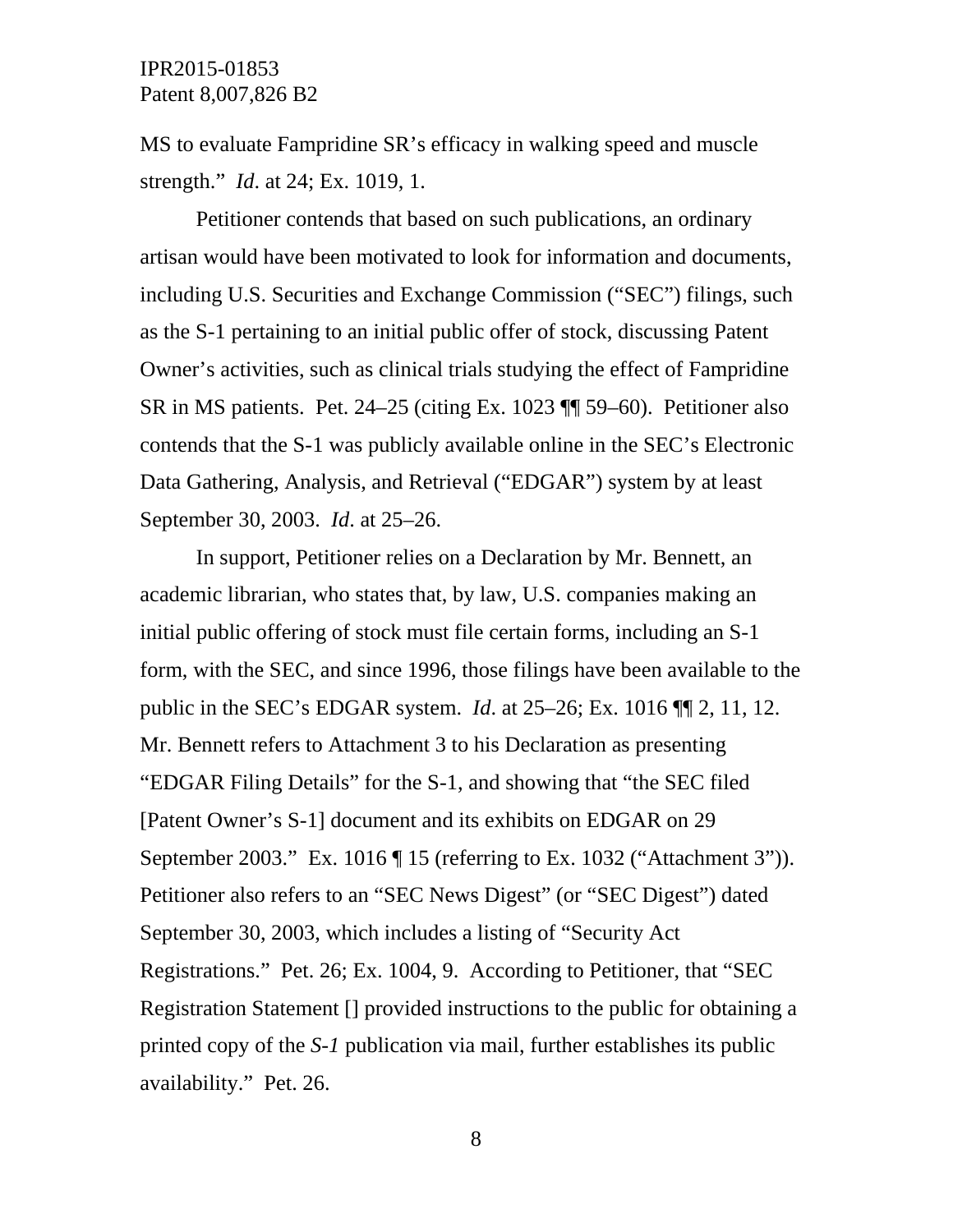In response, Patent Owner contends that the S-1 was not a "printed publication," as required under 35 U.S.C. § 311(b). Prelim. Resp. 9–16. Patent Owner argues that the S-1 document was not "sufficiently accessible to the public interested in the art" in 2003. *Id*. at 9–10, 11 (quoting *Klopfenstein*, 380 F.3d at 1348). Patent Owner contends that "Petitioner has provided no evidence that the S-1 was indexed or cataloged in the SEC's EDGAR database in a way that would have made it sufficiently accessible to those of ordinary skill in the art." *Id*. at 12. Patent Owner argues that "EDGAR only adopted full-text keyword searching in 2006, after the priority date of the claimed invention," and therefore not was "like the 'automated catalog' in *Lister* or the library in *Cronyn*, which the Federal Circuit held were not sufficiently accessible." *Id*. at 12–13 (citing Ex. 2003; *In re Lister*, 583 F.3d 1307, 1315 (Fed. Cir. 2009) (indexing a computer database by author and first word in the title); *In re Cronyn*, 890 F.2d 1158, 1161 (Fed. Cir. 1989) (indexing theses by student's name)).

Patent Owner also refers to a Decision by a different Board panel in *Liberty Mutual Insurance Co. v. Progressive Casualty. Insurance Co.*, CBM2013-00009, Paper 68 (PTAB Feb. 11, 2014) ("*Liberty Mutual*"), which addresses the public accessibility of an SEC 10-K annual report. Prelim. Resp. 13–14. Citing that Decision, Patent Owner suggests that an SEC document, such as the S-1 here, cannot be sufficiently publicly accessible unless it is indexed or catalogued at the SEC "based on the technical content contained therein." *Id*. (quoting *Liberty Mutual*, slip op. at 18). According to Patent Owner, because one could only search EDGAR based on a company name in 2003, and could not do "full-text keyword searching" or searching "based on the technical nature contained therein" at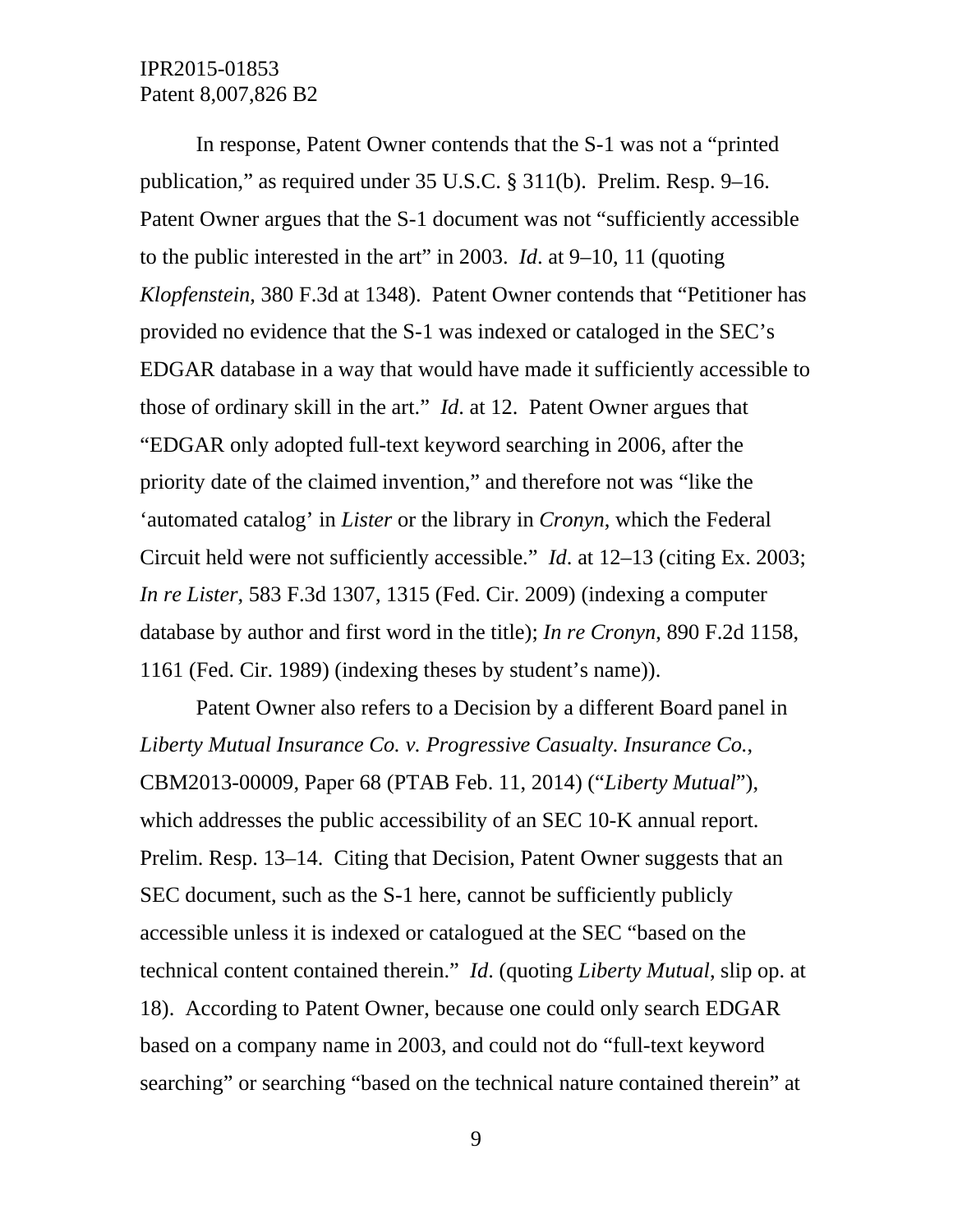that time, the S-1 was not sufficiently publicly accessible to qualify as a printed publication in 2003. *Id*. at 12–14.

Regarding the SEC Digest, Patent Owner contends that it merely lists the name and address of Patent Owner, and "says nothing about the content of the S-1, or whether it contains information regarding the treatment of MS," and, therefore, does not provide "the opportunity to access the S-1 for 'the technical content contained therein.'" *Id*. at 16 (quoting *Liberty Mutual*, slip op. at 18).

As noted above, whether a reference is publicly accessible is determined on a case-by-case basis based on the facts and circumstances surrounding disclosure of the reference to the public. *Lister*, 583 F.3d at 1311. Based on the information before us, we are persuaded that Petitioner has provided a sufficient showing that the S-1 was publicly accessible to the public interested in the art as of September 30, 2003.

The SEC Digest dated September 30, 2003, which includes a list of registration statements, including Patent Owner's S-1, indicates to the public how to obtain such statements. As noted by Patent Owner, the SEC Digest refers to Patent Owner's company name and address in the portion that lists Patent Owner's S-1 document. Prelim. Resp. 16; Ex. 1004, 9. Just above that disclosure, the SEC Digest also states:

The following registration statements have been filed with the SEC under the Securities Act of 1933...

Registration statements may be obtained in person or by writing to the Commission's Public Reference Branch at 450 Fifth Street, N.W., Washington, D.C. 20549 or at the following email box address:  $\langle \text{publicinfo@sec.gov} \rangle$ . In most cases, this information is also available on the Commission's website: <www.sec.gov>.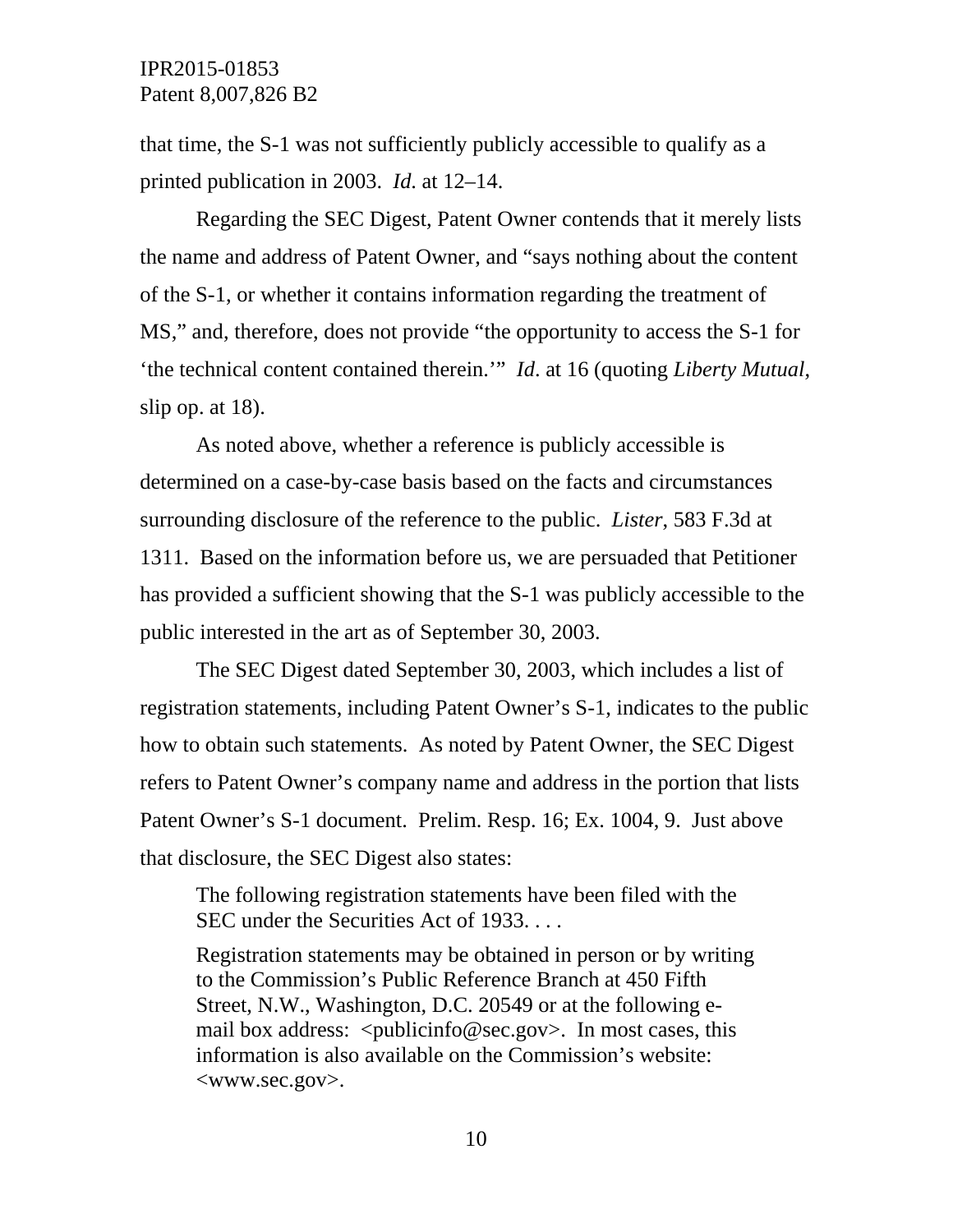Ex. 1004, 9. We are persuaded that Petitioner establishes sufficiently that the SEC Digest explains how to obtain a copy of the S-1, as of the SEC Digest's publication date of September 30, 2003.

In addition, the record before us supports Petitioner's contention that public documents available before September 2003 indicated to an ordinary artisan that Patent Owner's "lead product" was a sustained release form of 4 aminopyridine, i.e., Fampridine-SR, and that Patent Owner was testing that product in clinical trials to evaluate its effect on walking speed and muscle strength in MS patients. Ex. 1017, 1; Ex. 1019, 1. We are persuaded that Petitioner establishes sufficiently that such documents would have prompted a person of ordinary skill interested in the art to look for other publicly available information relating to Patent Owner and its activity, including SEC documents, such as the S-1, via EDGAR. Petitioner also establishes sufficiently that an ordinary artisan looking for such documents could have located the S-1 upon exercising reasonable diligence, for example, in view of EDGAR and the SEC Digest, as discussed above.

Although the *Liberty Mutual* decision is not binding on this panel, we note that the information before us is distinguishable from that at issue in *Liberty Mutual*. For example, *Liberty Mutual* states that the petitioner in that case "explains little, if anything, about how '10-K' forms are indexed or catalogued at the Security and Exchange Commission, or how else the public may search the 10-K forms based on the technical content contained therein." *Liberty Mutual*, slip op. at 18. In other words, unlike here, the petitioner in *Liberty Mutual* provided little to no information as to how one could locate the 10-K form at the SEC by any means. We do not read the panel in *Liberty Mutual* to say that the ability to search an SEC form "based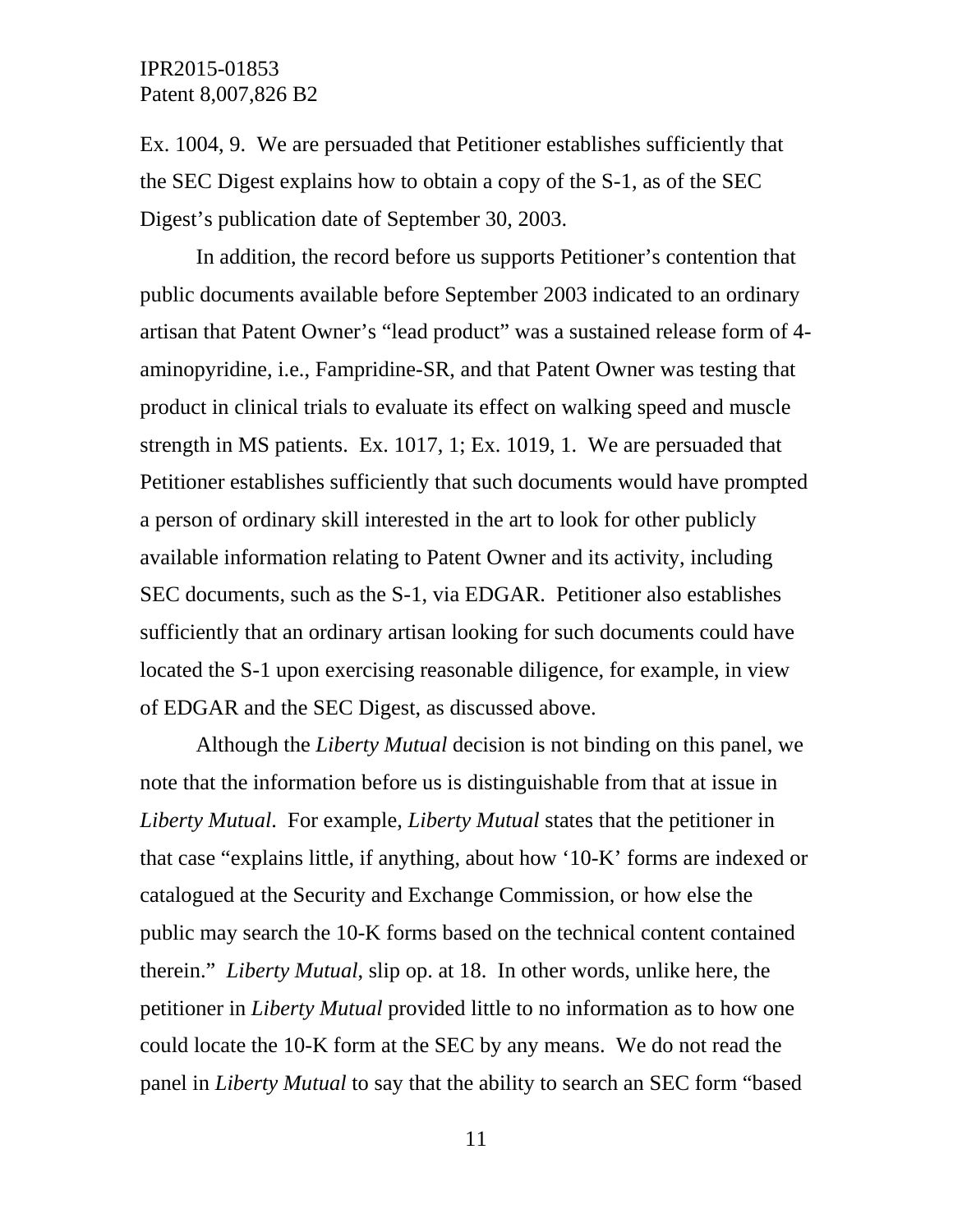on the technical content contained therein" is a requirement for such a form to qualify as a printed publication in every factual circumstance, regardless of whether other means exist to allow one to locate the document upon exercising reasonable diligence. Here, Petitioner reasonably points to EDGAR and the SEC Digest as providing available means to locate and obtain a copy of the S-1.

The S-1 is Patent Owner's own document. Patent Owner will have a full opportunity during trial to submit additional evidence regarding the publication of the S-1, its public accessibility, and information it contains regarding the Fampridine-SR MS clinical trials.

#### *C. 35 U.S.C. § 325(d)*

Patent Owner asks us to exercise our discretion to deny institution of a trial in this case under  $35 \text{ U.S.C.}$  §§  $314(a)$  and  $325(d)$ . Prelim. Resp.  $18-$ 23. Patent Owner argues that prior art references asserted in the current Petition also were asserted or cited by the same Petitioner challenging the same claims in a Petition that we denied in an earlier case. *Id*. at 18–19 (referring to *Coalition for Affordable Drugs (ADROCA) LLC v. Acorda Therapeutics, Inc.*, Case No. IPR2015-00817, Paper 1 (Petition) and Paper 12 (Decision denying institution) (PTAB Aug. 24, 2015) ("Prior Decision")).

In that Prior Decision, however, we denied institution on the basis that grounds in the earlier Petition relied on two posters, and Petitioner failed to make a threshold showing that either poster was sufficiently publicly accessible to qualify as a "printed publication" under § 102(b). Prior Decision, slip op. at 2–6. Thus, we did not address whether the S-1 qualified as a "printed publication" under § 102(b), nor whether information before us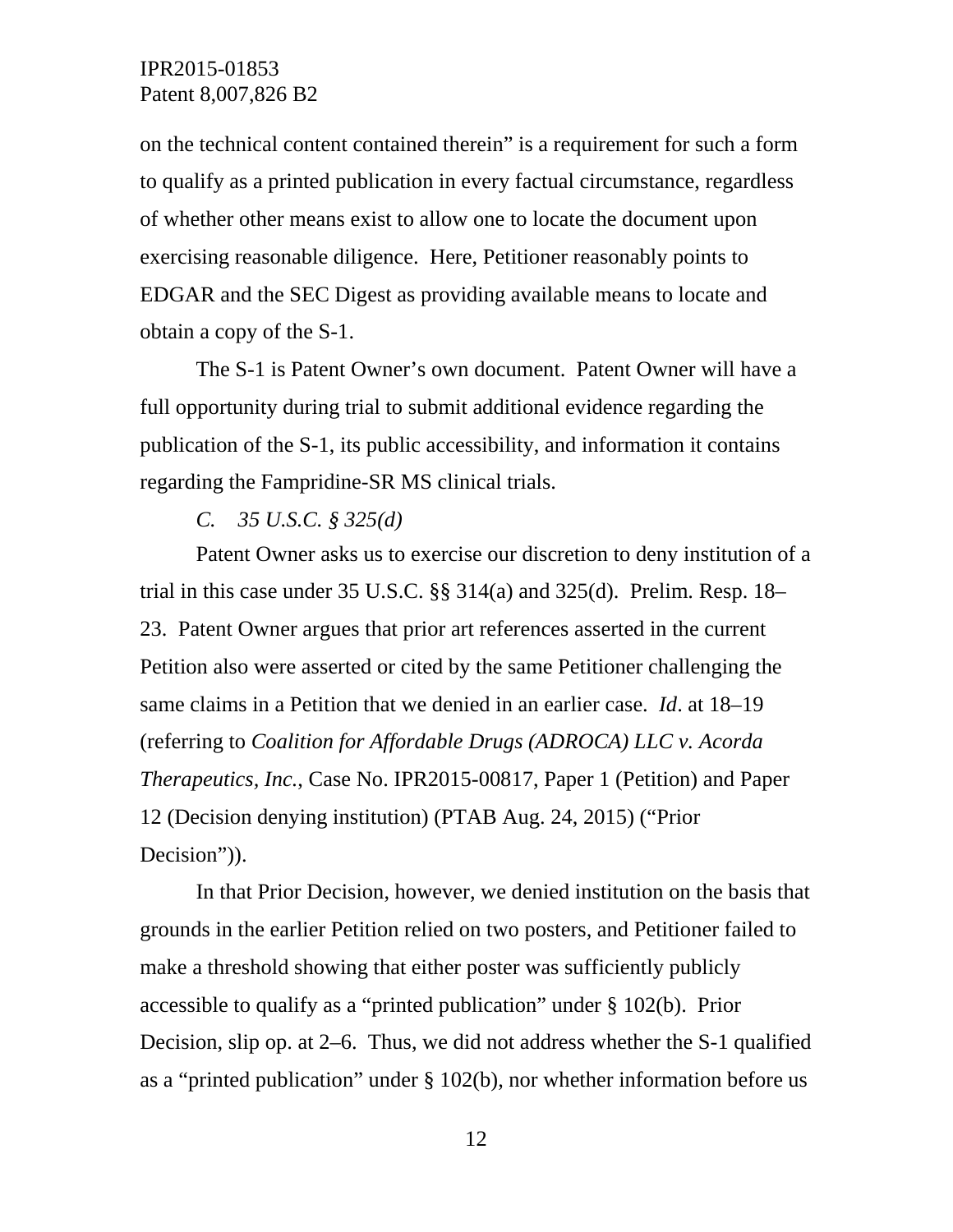established a reasonable likelihood that Petitioner would prevail in an obviousness challenge based on the S-1. In view of the circumstances in this case, which differ from those in cases cited by Patent Owner (Prelim. Resp. 20–23), we decline to deny institution under  $\S 314(a)$  and  $\S 325(d)$ .

#### *D. Asserted Obviousness Over the S-1 and Hayes*

Petitioner asserts that claims 1–3, 5–8, and 10–41 of the '826 patent would have been obvious over the S-1 in view of Hayes. Pet. 33–57.

*1. The S-1 (Ex. 1003)* 

The S-1 discloses that Patent Owner's "lead product candidate, Fampridine-SR, is a sustained release, oral tablet formulation of fampridine, suitable for twice daily dosing." Ex. 1003, 3[4](#page-12-0).<sup>4</sup> The S-1 refers to "two Phase 3 clinical trials of Fampridine-SR for chronic SCI, and one Phase 2 clinical trial for MS," and how Patent Owner had "performed a series of clinical trials of Fampridine-SR in chronic SCI and MS to establish the pharmacokinetics, safety, and optimal dosing of the drug, as well as to assess its efficacy." *Id*.

In relation to the use of "Fampridine-SR in Multiple Sclerosis," the S-1 discusses two clinical trials, the "current late Phase 2 clinical trial, MS-F202," and an earlier "double-blind Phase 2 clinical trial of Fampridine-SR in Multiple Sclerosis, MS-F201," completed in 2001. *Id*. at 37.

In relation to the on-going MS-F202 trial involving 200 patients, the S-1 states that it was "designed to compare three doses of 10, 15 and 20 mg, twice per day, and to assess their relative safety and efficacy over a treatment period of 12 weeks," where the "primary endpoint of the study is

<span id="page-12-0"></span> $\frac{1}{4}$ <sup>4</sup> We cite exhibit page numbers as indicated by Petitioner on the bottom right of Exhibit 1003, rather than page numbers designated in the S-1 itself.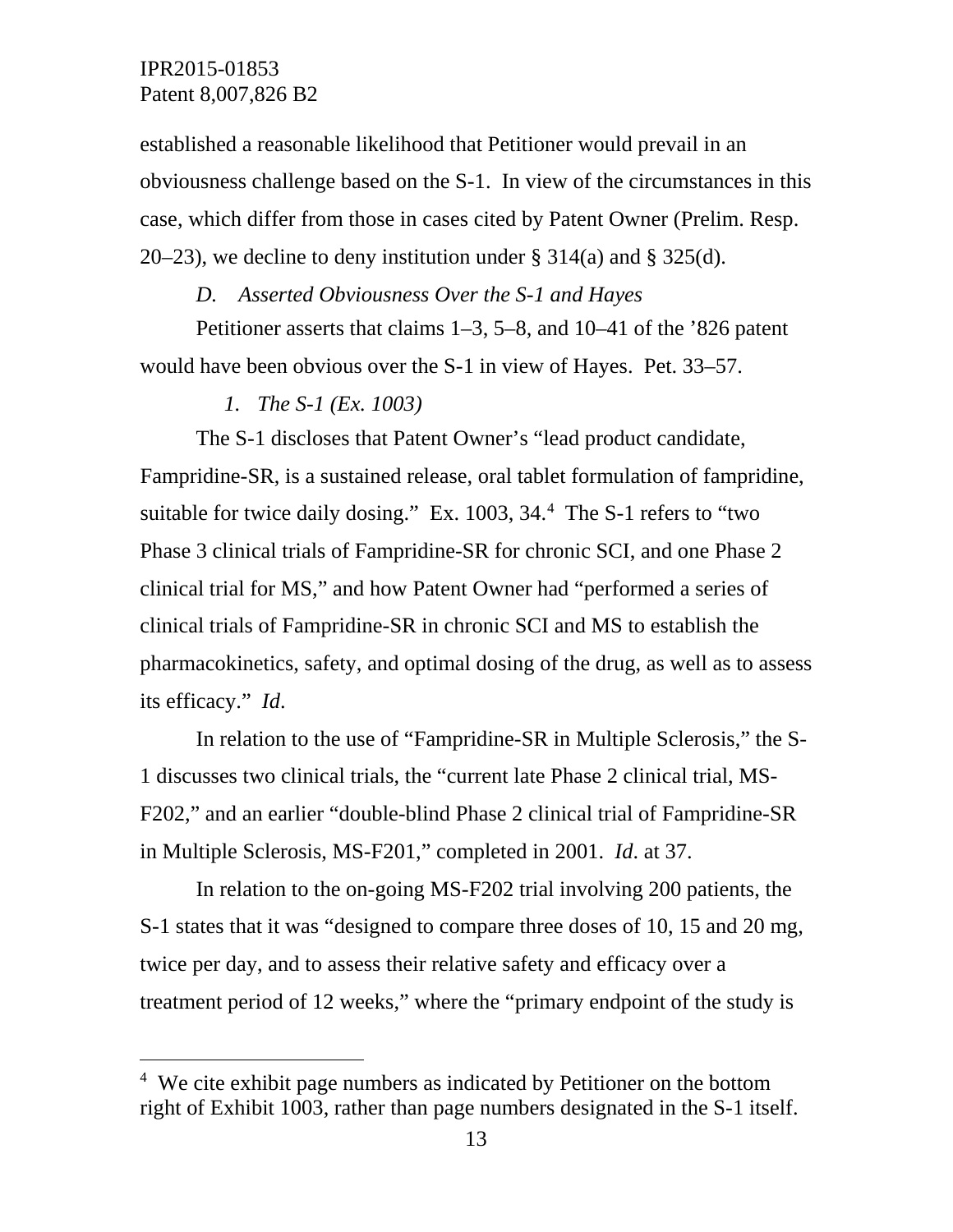an improvement in average walking speed using the Timed 25 Foot Walk." *Id*. The S-1 further states "[i]t is also possible that the clinical trial may not provide statistical significance on the primary endpoint but give us a clear indication of dose and group size to inform the design of two subsequent Phase 3 clinical trials that should provide sufficient pivotal data for submission of the MS NDA." *Id*.

The S-1 states that the prior MS-F201 trial involved 36 patients, 25 of whom "received Fampridine-SR in doses increasing from 10 mg to 40 mg twice per day over eight weeks of treatment." *Id*. That trial "was designed to determine the optimal dose level of Fampridine-SR and to evaluate possible ways in which to measure the effect of the drug on symptoms of the disease, including motor strength, timed walking, and self-reported fatigue." *Id*.

The S-1 discloses that the MS-F201 "trial demonstrated that doses up to 25 mg twice a day were well tolerated, and were associated with statistically significant improvements in walking speed and leg muscle strength," and that "[m]ost of the improvement in strength and walking speed was apparent within the first three weeks of the Fampridine-SR treatment, at doses from 10 to 25 mg twice a day." *Id*.

In relation to the MS-F201 trial, the S-1 further states:

When we examined the measurements from individual subjects, and looked at the improvement in walking speed between the baseline period and the average over the first four treatment weeks, we found clear differences in the pattern of response between Fampridine-SR and placebo-treated subjects, as shown in Figure 2. The placebo-treated subjects showed some tendency to improve or worsen slightly in walking speed, mostly within 20% of their baseline average. However, the Fampridine-SR treated group showed a marked tendency for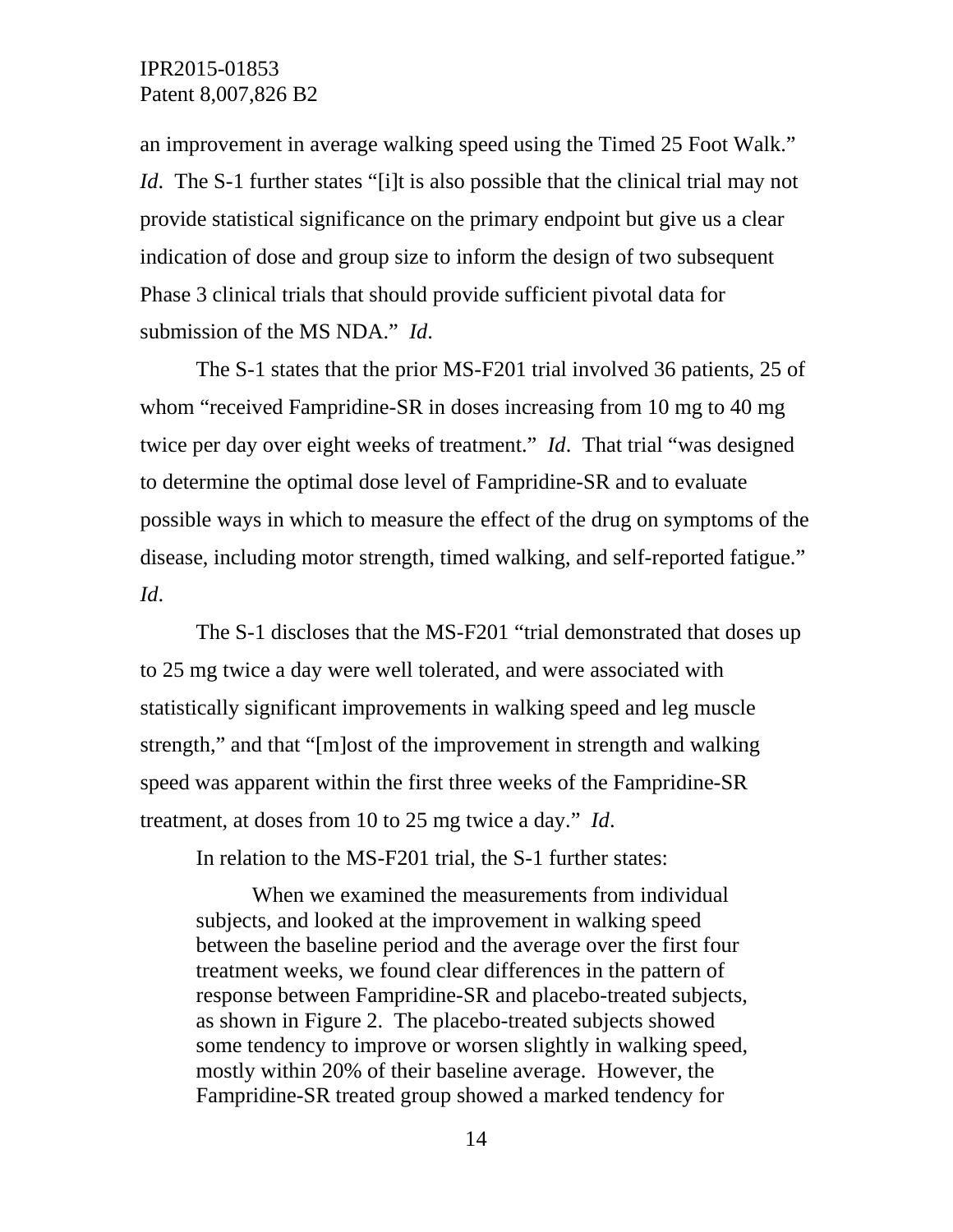improvement in speed, with 9 of 25 subjects improving more than 20% from baseline, and 2 with greater than 50% improvement.

*Id*. (referring to Figure 2, *id*. at 37–38).

*2. Hayes (Ex. 1005)* 

Hayes is entitled "Pharmacokinetic Studies of Single and Multiple Oral Doses of Fampridine-SR (Sustained-Release 4-Aminopyridine) in Patients With Chronic Spinal Cord Injury." Ex. 100[5](#page-14-0), 1.<sup>5</sup> Hayes states that "[t]wo studies were conducted to determine the pharmacokinetics and safety profile of an oral, sustained-release (SR) formulation of fampridine (fampridine-SR,  $10-25$  mg) administered as a single dose (n = 14) and twice daily for 1 week ( $n = 16$ ) in patients with chronic, incomplete SCI," i.e., spinal cord injury. *Id*. at 1, Abstract.

Hayes discloses that "[c]linical trials have confirmed that administration of fampridine results in symptomatic improvements in patients with SCI and multiple sclerosis." *Id*. at 1 (citations omitted). Hayes discusses its "first study [that] evaluated single oral doses of fampridine-SR (10 mg, 15 mg, 20 mg, and 25 mg) in 14 patients with SCI," and its "second study [that] examined multiple oral doses (10 mg, 15 mg, 20 mg, and 25 mg, twice daily, each given for 1 week) of fampridine-SR in 16 patients with SCI." *Id*. at 2.

In relation to the second study, Hayes discloses that 16 patients "received doses of orally administered fampridine-SR tablets at each dose level (10, 15, 20, and 25 mg) twice daily for 6 consecutive days and then once daily on the seventh day," and "[d]osing at each level was performed in

<span id="page-14-0"></span> $\frac{1}{5}$ <sup>5</sup> We cite exhibit page numbers as indicated by Petitioner on the bottom right of Exhibit 1005, rather than page numbers designated in Hayes itself.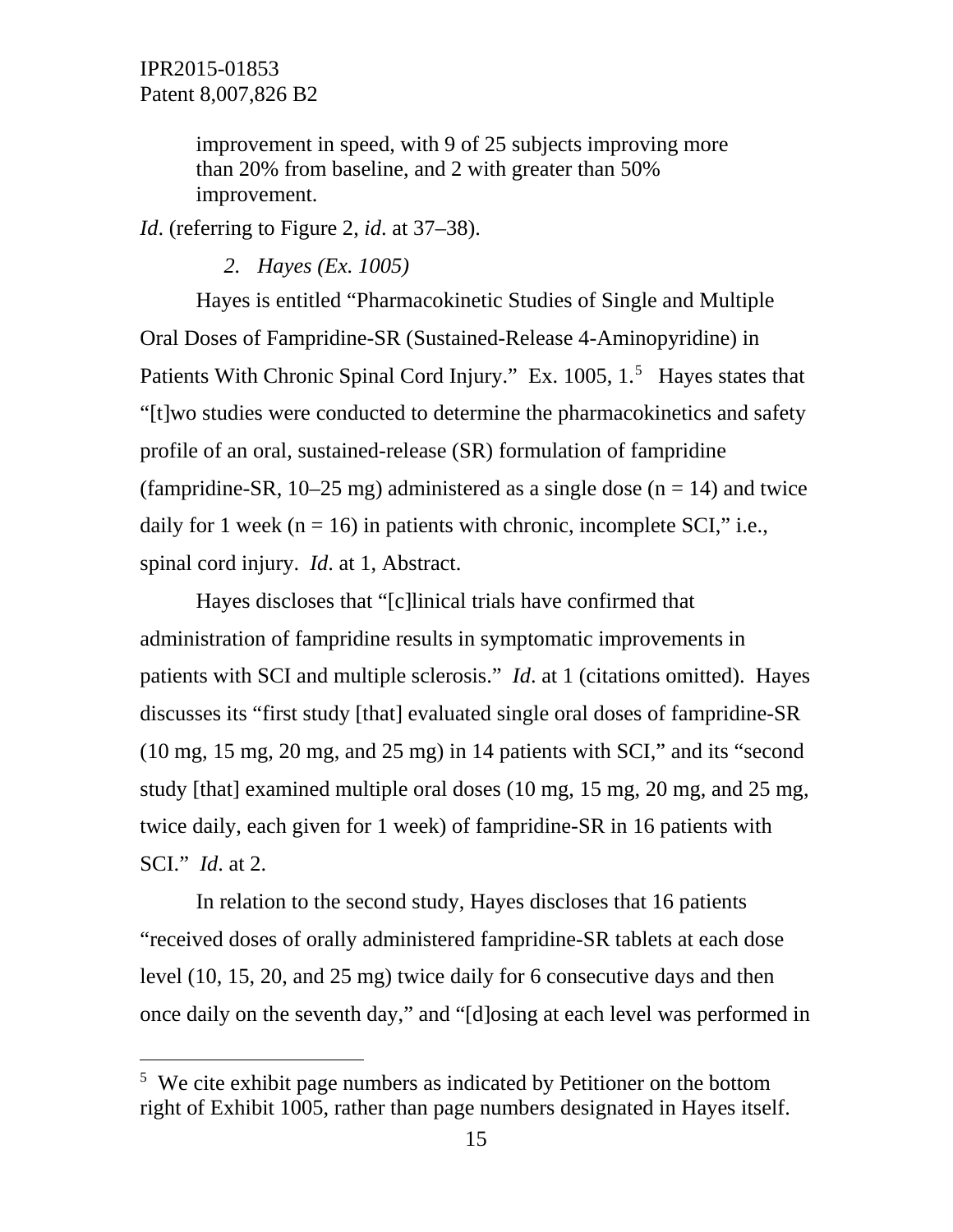an ascending manner over 4 weeks with no intervening washout period." *Id*. Thus, at one point, patients received 10 mg of Fampridine-SR tablets twice daily for six days as part of this study.

In relation to a number of measured pharmacokinetic parameters in the second study, as presented in Figure 1B and Table 3, Hayes states that "[s]teady state was achieved by day 5 (4 days of fampridine-SR dosing) after twice-daily administration of fampridine-SR." *Id*. at 4. Figure 1B presents the mean fampridine plasma concentration versus time over 24 hours for each dosage, including 10 mg, given twice daily. *Id*. at 5. Table 3 presents the "Mean (±standard deviation) pharmacokinetic parameters of fampridine-SR after multiple-dose administration" for each dosage, including 10 mg given twice daily. *Id*. at 7. Such parameters for the 10 mg dosage twice daily dosage include:  $C_{maxss}$ , ng/mL of 32.2  $\pm$  8.9,  $C_{minss}$ , ng/mL of 14.0  $\pm$ 4.4, C*avss*, ng/mL of 20.8 ± 5.7, and t*max*, h of 2.7 ± 1.0. *Id*.

## *3. Analysis*

For purposes of institution, based on the record before us, we are persuaded that Petitioner is reasonably likely to succeed in showing that the S-1 expressly discloses or suggests all limitations of the challenged claims except the pharmacokinetic limitations recited in the independent claims. Pet. 33–57. The pharmacokinetic limitations include "whereby an in vivo 4 aminopyridine C*maxSS*:C*minSS* ratio of 1.0 to 3.5 and a C*avSS* of 15 ng/ml to 35 ng/ml are obtained in the human," as recited in claims 1, 6, 11, 17, and 36, and "wherein said sustained release composition provides a mean T*max* in a range of about 1 to about 6 hours [or about 2 to about 5.2 hours] after administration of the sustained release composition to the patient," as recited in claims 31 and 37, respectively. Ex. 1001, cols. 27–30.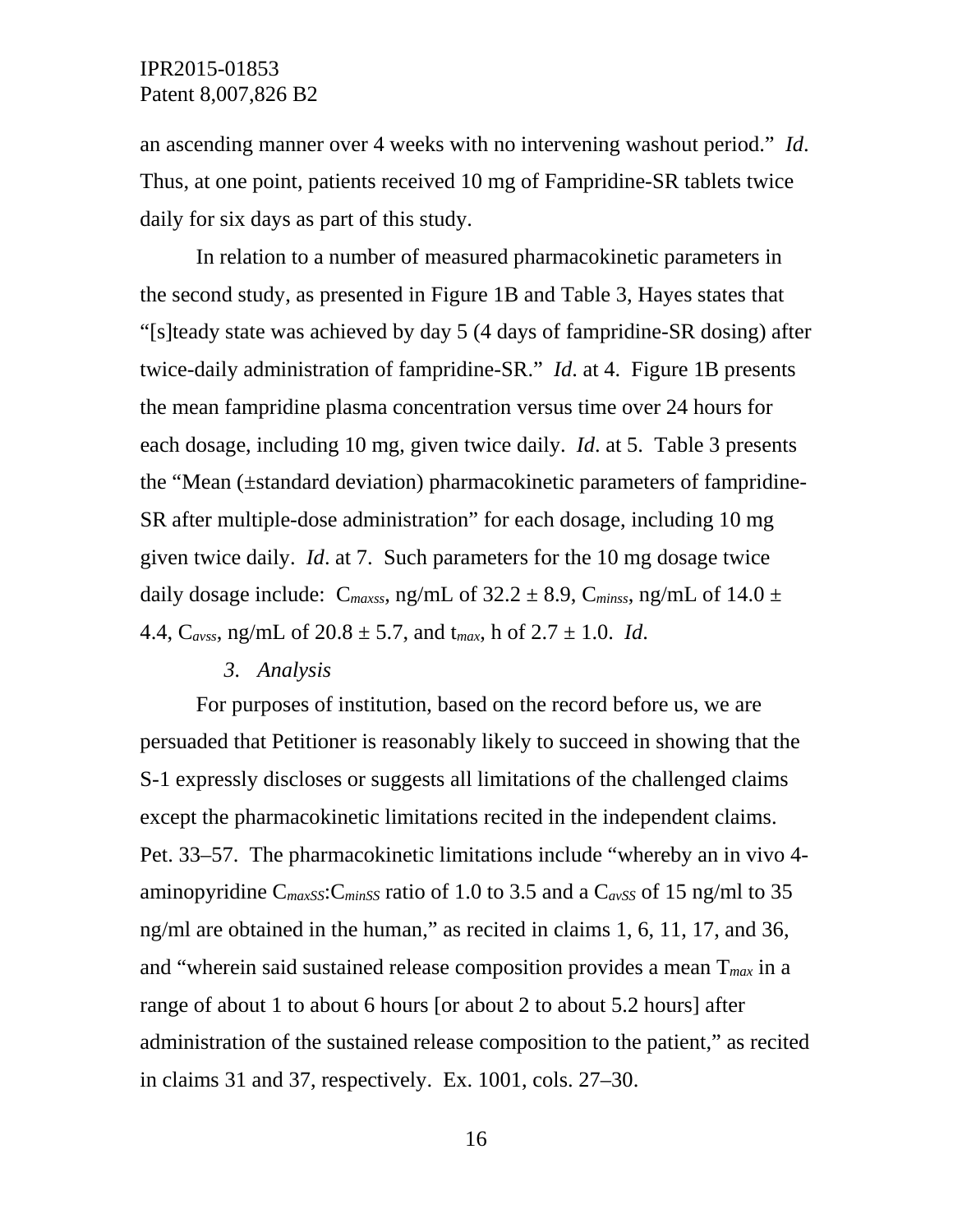In its Preliminary Response, Patent Owner contends that "the Petition presents the S-1 in a misleading way." Prelim. Resp. 25. For example, according to Patent Owner, the S-1 actually presents "[t]he lone completed clinical MS trial described in the S-1, MS-F201" "as an escalating dose study [that] was not designed to, and did not, evaluate efficacy at any particular dose." *Id*. at 26, 5. Patent Owner contends that statements in the S-1 regarding "statistically significant improvements in walking speed and leg muscle strength," as found in the MS-F201 trial, "do not mean that one could infer the safety or efficacy of the twice daily 10 mg dosages in particular," because those "statements refer to the *aggregate* of all dosages up to and including 25 mg twice a day." *Id*. at 26–27.

Patent Owner also refers to statements in the S-1 regarding the ongoing MS-F202 trial, and argues that it "relates to the test methodology chosen for the MS-F202 study, and does not state or even indicate that the data that that trial might generate (in the future) would necessarily support the proposed label indication." *Id*. at 28, 6–7. Patent Owner refers to where the S-1 states, for example, that another clinical trial will be done "as soon as possible to provide the *necessary confirmation*," and it "is also possible that *the clinical trial may not provide statistical significance* on the primary endpoint." *Id*. at 28–29 (quoting Ex. 1003, 37). According to Patent Owner, "[a]t most, the S-1 articulates a hope that a not-yet-completed clinical study would be successful and provide a basis for further development," which is insufficient to establish efficacy of any particular dosage or establish any expectation of success in showing efficacy of the claimed 10 mg twice a day dosage. *Id*. at 29–31.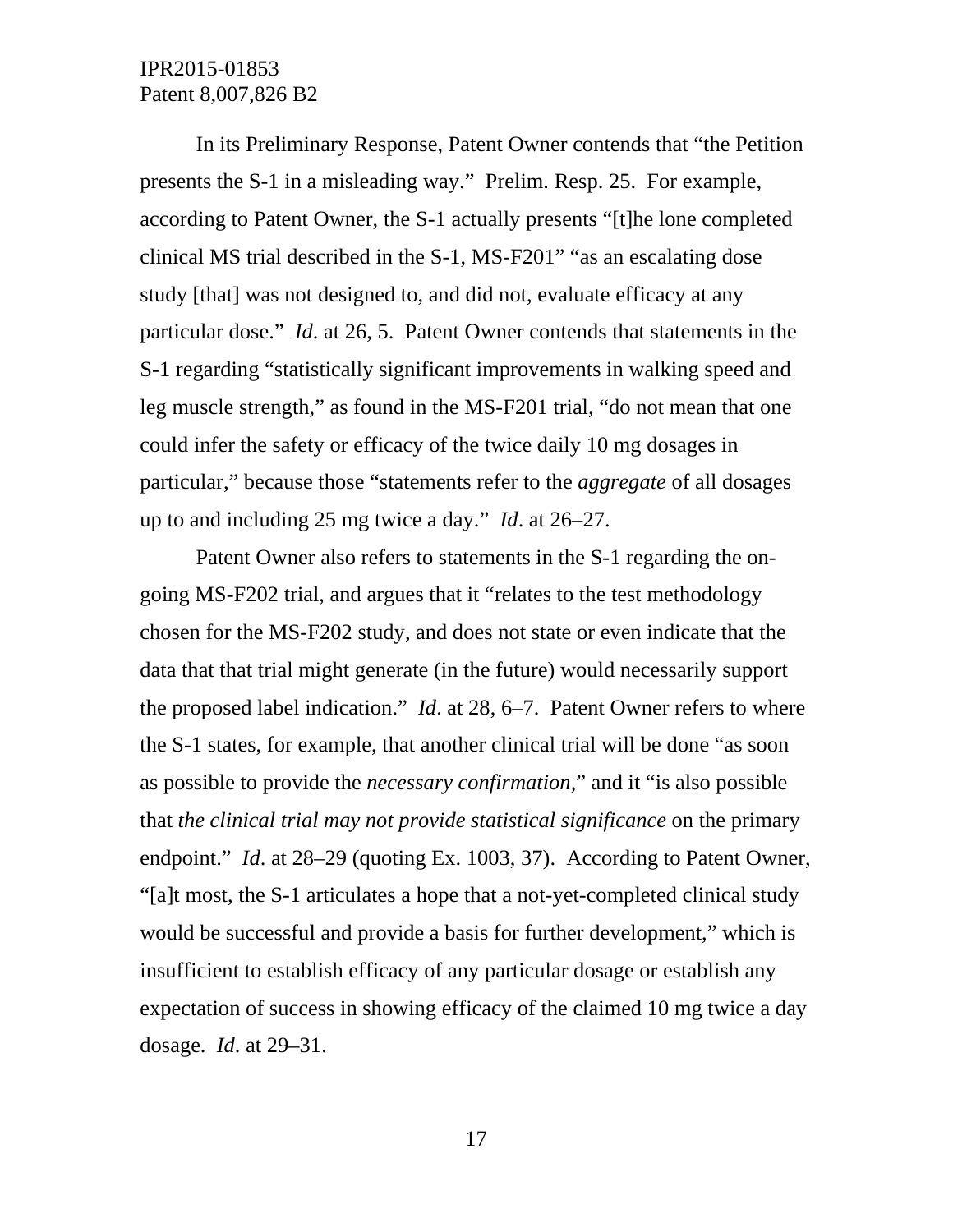As discussed above, however, the S-1 states, in relation to results in the MS-F201 trial, that "doses up to 25 mg twice a day were well tolerated, and were associated with statistically significant improvements in walking speed and leg muscle strength," with "[m]ost of the improvement in strength and walking speed was apparent within the first three weeks of the Fampridine-SR treatment, at doses from 10 to 25 mg twice a day." Ex. 1003, 37. We are persuaded, based on the record before us, that Petitioner is reasonably likely to succeed in showing that it would have been obvious to an ordinary artisan reading the S-1 to administer 10 mg of 4-aminopyridine (Fampridine-SR) twice daily for longer than one week, including for "a time period of greater than two weeks," in a method to improve walking or increase walking speed in MS patients, as recited in the challenged claims. Pet. 33–46 (citing paragraphs in the Declaration by Dr. Pleasure (Ex. 1023) in support, for example).

Based on the record before us, we are persuaded that the S-1 suggests such a method, as well as a reasonable expectation of success in performing that method, even if the S-1 does not unequivocally establish the efficacy of the 10 mg twice-per-day dosage, as determined in Phase 2 and 3 clinical trials conducted for market approval by the U.S. Food and Drug Administration. Pet. 35–42 (citing Ex. 1003, 30, 33–35, 37, 45; Ex. 1023  $\P$ [29, 60–63, 75–89, 93, 97, 118). At this point, it is enough that the S-1 suggests that such a method would work, not least of which because the S-1 refers to an on-going expanded clinical trial, and Patent Owner's plans to engage in further clinical trials, in relation to a 10 mg twice-per-day dosage given over a period of 12-week, in particular, for the treatment of MS. Ex. 1003, 37.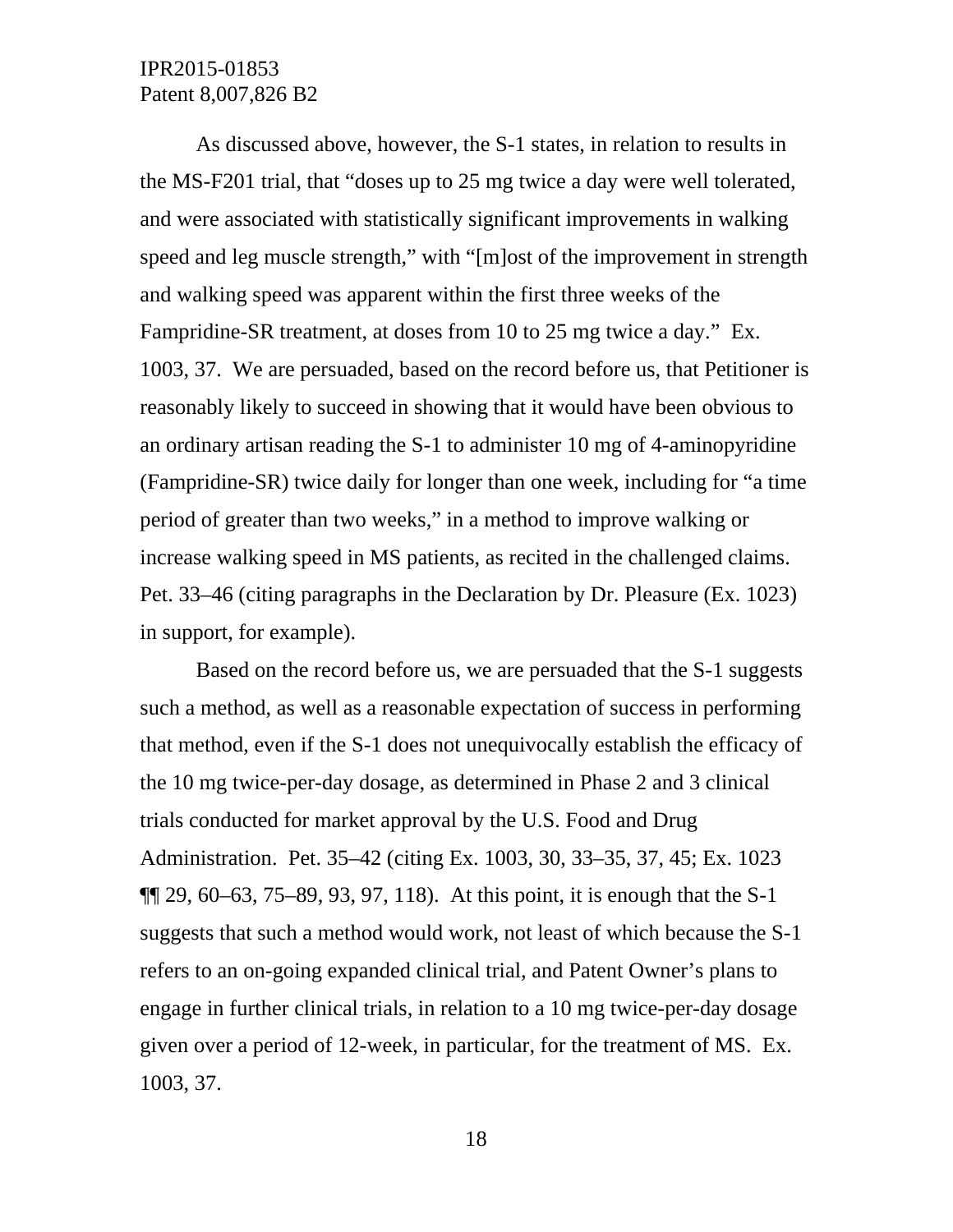We also are persuaded, based on the record before us, that Hayes indicates that administration of 10 mg of 4-aminopyridine (Fampridine-SR) given twice daily achieves "steady state" after 4 days of dosing, and, at that point, meets the pharmacokinetic limitations recited in the independent claims, as determined from data presented in Table 3 of Hayes, as Petitioner contends. Ex. 1005, 3, 7; Pet. 42–45 (also citing paragraphs in Declarations by Dr. Pleasure (Ex. 1023) and Dr. Polli (Ex. 1049) in support). Petitioner also establishes sufficiently that one would have considered the teachings in Hayes in relation to pharmacokinetic parameters observed when administering 10 mg of 4-aminopyridine twice daily to treat symptoms of MS, as taught in the S-1, even if Hayes discloses results from studies in patients with chronic spinal cord injury (also discussed in the S-1). Pet. 45, 52.

Patent Owner also contends that post-filing results of the MS-F202 study belies any notion that there was an expectation of success in the efficacy of the recited 10 milligram twice a day dosage. Prelim. Resp. 30– 31, 6–7. In particular, Patent Owner states that it needed to employ an "innovative responder analysis" to "reveal the efficacy of the claimed 10 mg BID dose." *Id*. An invention is not patentable, however, if it "would have been obvious at the time the invention was made to a person having ordinary skill in the art to which said subject matter pertains." 35 U.S.C. § 103. Accordingly, we consider knowledge that an ordinary artisan possessed at the time of the effective filing date of the '826 patent. On the record before us at this time, Patent Owner has not persuaded us that an ordinary artisan would have known of its post-filing results when Patent Owner filed its application for the '826 patent.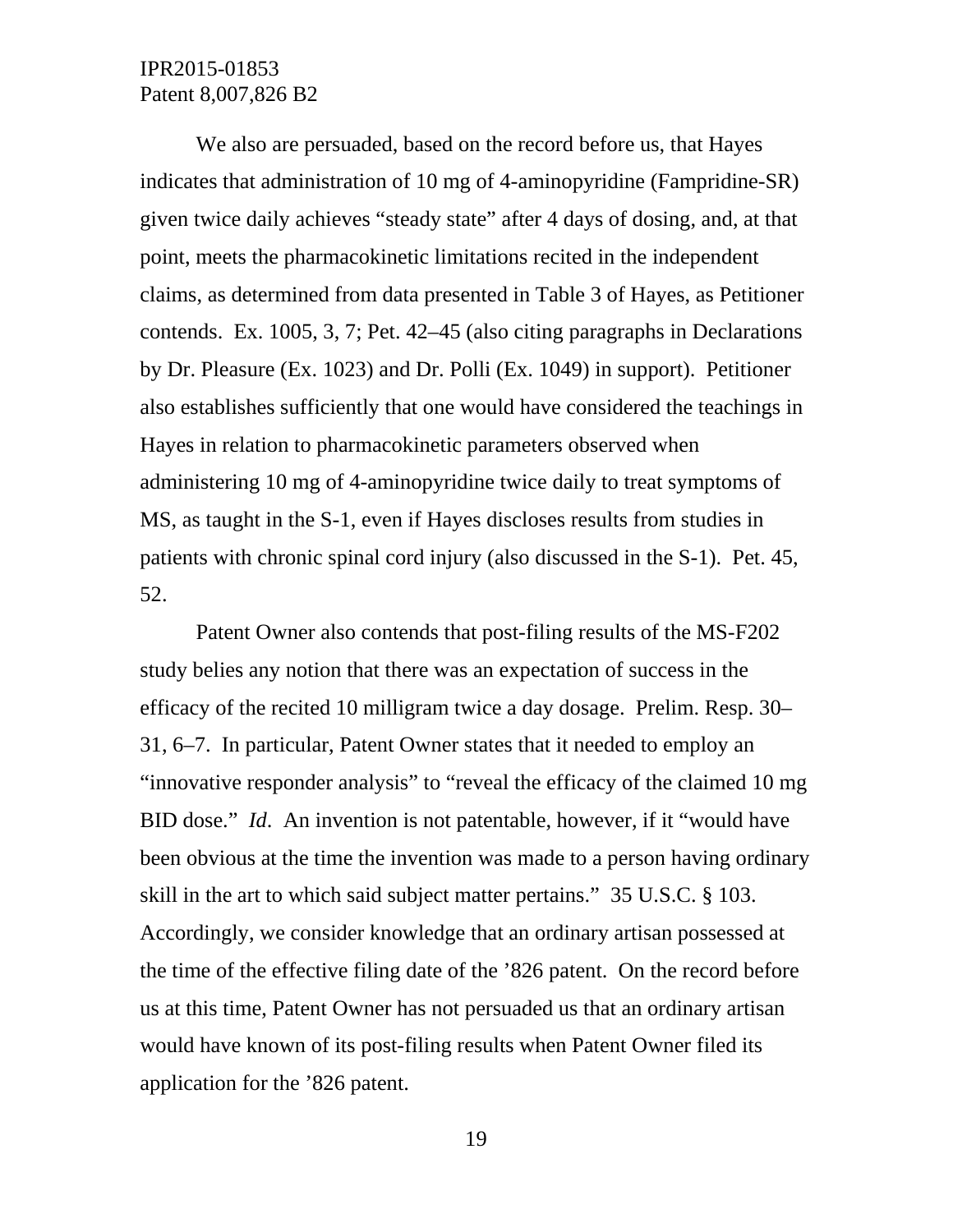Based on the record and information before us at this time, we are persuaded to go forward with a trial in relation to claims 1–3, 5–8, and 10– 41 of the '826 patent. Having considered the information and arguments presented in the Petition and Preliminary Response, we are persuaded that Petitioner has established a reasonable likelihood of prevailing in its challenge of claims 1–3, 5–8, and 10–41 on the basis of obviousness over the S-1 in view of Hayes.

#### III. CONCLUSION

For the foregoing reasons, based on the present record, we determine that Petitioner has demonstrated that there is a reasonable likelihood that it would prevail in showing that claims 1–3, 5–8, and 10–41 of the '826 patent are unpatentable. At this stage of the proceeding, the Board has not made a final determination with respect to the patentability of those challenged claims or any underlying factual or legal issues.

#### IV. ORDER

Accordingly, it is

ORDERED that, pursuant to 35 U.S.C. § 314(a), an *inter partes* review is instituted as to the ground of unpatentability that claims 1–3, 5–8, and 10–41 of the '826 patent would have been obvious over the S-1 in view of Hayes; and

FURTHER ORDERED that *inter partes* review commences on the entry date of this Order, and pursuant to 35 U.S.C. § 314(c) and 37 C.F.R. § 42.4, notice is hereby given of the institution of a trial.